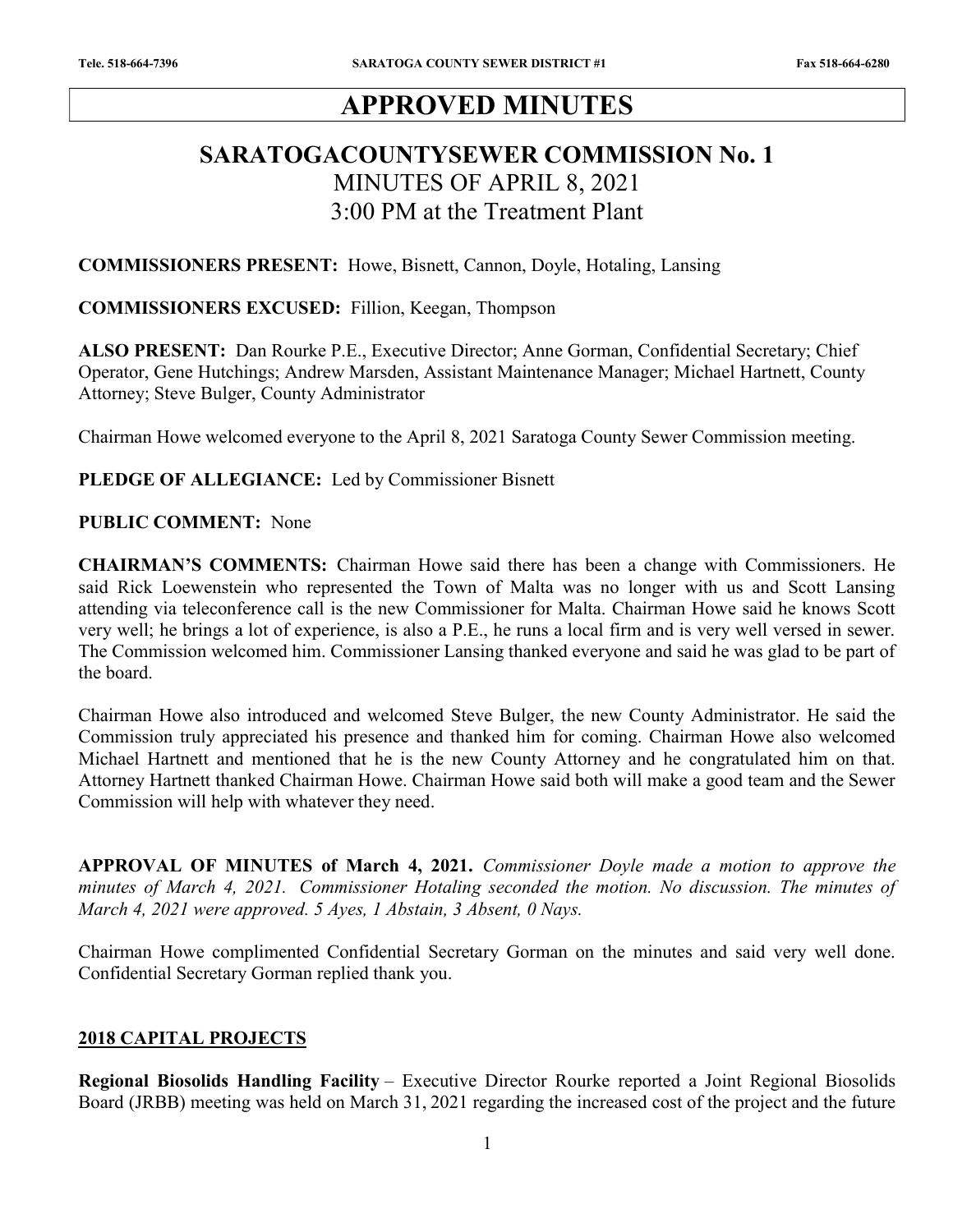of the project. He said included in the agenda packet was a spreadsheet that explained the increased costs for the project. The project started at \$48.5M initially back in 2018 when the study was done and all parties decided on a dryer which bumped the project to \$56M, then doing some further evaluations we found that the project cost needed to increase to \$69M because we needed to do some aeration upgrades at the north plant including a forcemain. Executive Director Rourke said the project costs have increased significantly and due to those cost increases Albany County is choosing to withdraw from the agreement. He said it is not official yet but it should be official later this month and the decision is really due to those increased capital costs. He informed that when Albany County sends us a withdrawal letter there is a 120 day clock that starts for the IMA to dissolve. Executive Director Rourke said that is just one part of the contract with this biosolids facility.

The second part of that contract is with our vendor, Arcadis of New York. Executive Director Rourke said we spend a lot of money on hauling biosolids; he has brought that up in discussions fairly often that the Sewer District spends approximately \$800,000.00 every 4 months on hauling sludge. He said his hope is that we can amend the existing agreement with Arcadis, remove Albany County as a  $3<sup>rd</sup>$  party to that agreement and message the scope and tasks to continue looking at our facility and develop our plan moving forward. Executive Director Rourke informed he has talked with the County Attorney and it is possible because it would be a downsizing of the existing project. Executive Director Rourke said the purpose of wanting to amend that agreement now as opposed to going out to RFP again as with RFP interviews and the selection process that is easily 90 to 120 days, by the time we meet the BOS schedule and get contracts executed that's 120 days and \$800,000.00 that we are spending on our biosolids hauling. Executive Director Rourke said he wanted to bring this before the Commission today, not for action but for discussion and if it is appetizing to the Commission then in May we can hopefully come forward with a revised proposal and an amended contract to perform that amendment and save ourselves some time and money.

Chairman Howe said he's very disappointed that Albany County has decided to withdraw. He knows everyone has their own reasons and they have to look out for their own County. However, it has left us in a position where we still have the biosolids to deal with. It also leaves us in a position where we have spent quite a bit of money in the last year. A lot of research has been done and it is just very unfortunate. Chairman Howe said we have to pull up our boot straps and figure out what we need to do. He said he is going to appoint a biosolids committee to work with Executive Director Rourke. Chairman Howe said he was disappointed because Commissioner Cannon and himself put in a lot of time, Executive Director Rourke mostly of course with going through contracts, the County Attorney's and the BOS's and to be on the track to accomplishing something jointly was a good thing, but unfortunately now we just have to just focus and move forward.

Commissioner Hotaling asked how much SCSD has spent so far on the project. Executive Director Rourke said approximately \$500,000.00 which is a \$1M split between SCSD and ACWPD. He informed there is an outstanding bill that we have yet to receive and this is approximately another \$100,000.00. Commissioner Hotaling said originally it was going to cost \$40M to build the facility, correct? Executive Director Rourke said the original study done by GHD in 2015 estimated the costs to be between \$40M and \$45M which included digesters, a dryer and combined heat and power (CHP). Commissioner Hotaling asked about the size of the plant and if revenue factors from Glens Falls and other towns could help fund it. Executive Director Rourke said that's a great question. He said the first few months with Arcadis will be spent discussing options like that and the economies of scale but there are other ancillary things that need to be considered as well like location, what we are accepting (such as sludge or cake), surrounding neighbors, etc. Commissioner Hotaling suggested Clemente's pit, the land for sale behind the Sewer District's WWTP. He said it would be a perfect spot to put something there. He said we wouldn't have to pump far and we would get the biggest bang for our buck. Commissioner Bisnett said he thinks that land is approximately 180 acres and agreed it would help with truck hauling. Executive Director Rourke said with this project we will likely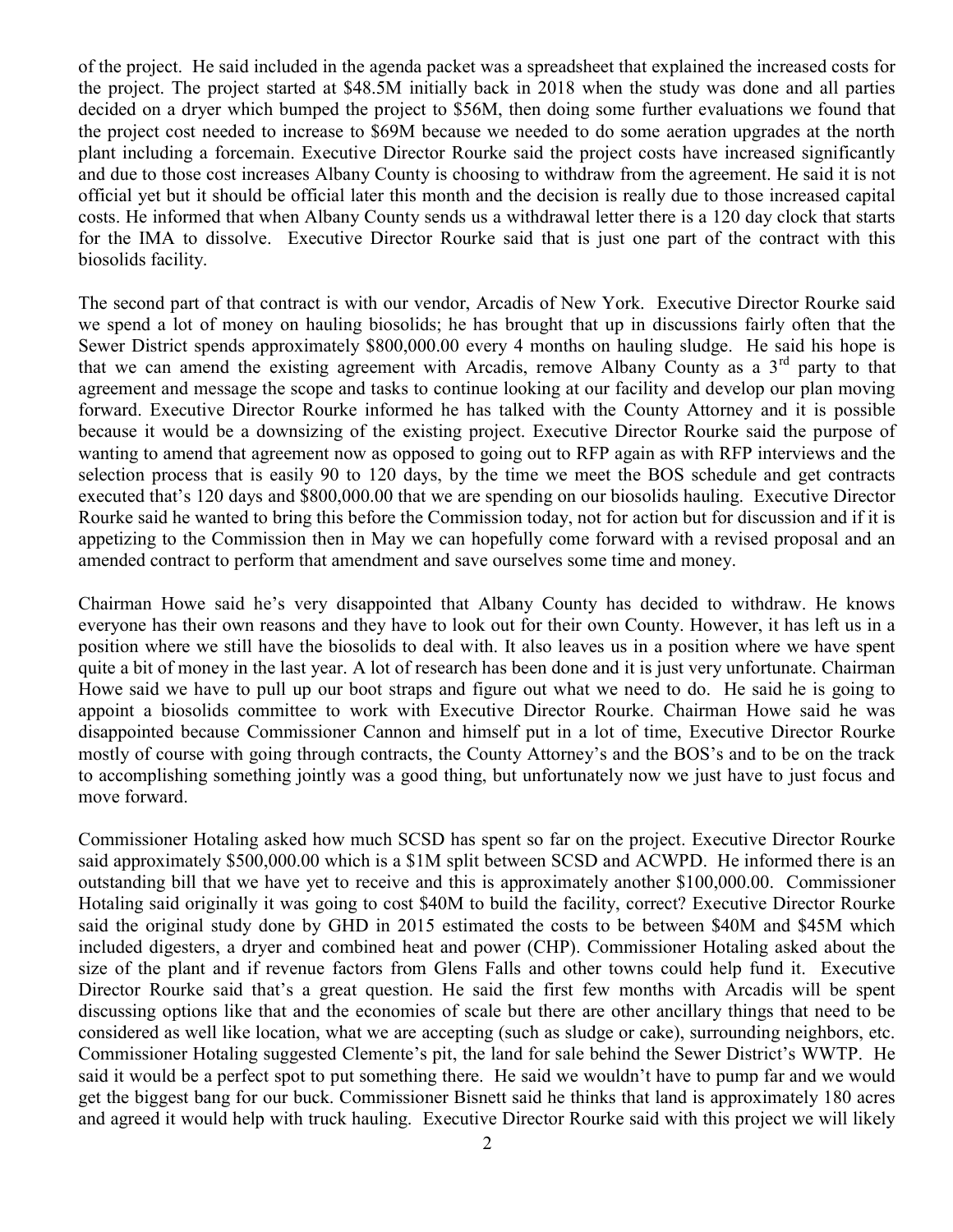need to purchase property and somewhere close. He said he wants to vet all these options with our engineer sooner rather than later and his hope is that they are willing to start working on that this month without a potential of a fully amended contract.

Chairman Howe gave a background and summary for County Administrator Bulger and County Attorney Hartnett. He said this is a result of our incinerator not meeting compliance with emissions. We had to shut down the incinerator which led us to hauling sludge away. This joint project was hopefully going to solve a lot of our problems and Albany County's too, but it's all based on our original incinerator, which was used for burning sludge solids and it no longer meets EPA (Environmental Protection Agency) regulations. Chairman Howe said that's the base of all this and why we are in the predicament we are in right now. He said we have an incinerator we can't use, we are producing solids everyday and we need to get rid of it.

County Administrator Bulger said he was here a couple of weeks ago, Executive Director Rourke gave him a great tour and it was very informative. He asked the Commission how long they had been negotiating with Albany County on this. Executive Director Rourke said the first resolution to have the study performed was passed in 2017 and the joint board was created in 2019 but the study was performed to see if it made sense and that cost was split 50/50. Once they knew it made sense an IMA was established.

Commissioner Doyle said this is really a large setback. What that really means is Arcadis is going to have to rethink this whole thing. As pointed out with location, there's not much room around here that they can do much with. It would certainly be advantageous to not have a lot of truck traffic coming down Routes 4 & 32 as that exit west is very difficult to get onto with a big truck. Executive Director Rourke said we could do that here but he does not want to say we are absolutely doing digestion here; there are other options and he just wants to make sure we vet those options that are a little less capital cost. Commissioner Doyle said size is a factor too when you think about where we were and the size of the plant and how much was going to be able to be digested. He said as that number goes down he thinks the options increase. Executive Director Rourke said yes, there are not a lot of good solutions to biosolids, digestion is one, drying straight out is another, volume reduction is a great risk mitigation tactic too.

Commissioner Cannon asked if it would be correct to assume that the alternatives we have been speaking about and how to handle biosolids will be covered in revisiting and changing the scope of the contract with Arcadis. Executive Director Rourke said yes, the nice part about utilizing Arcadis is they already have an energy flow model and the ability to take Albany County off the flow model and continue with just us is a really good opportunity. He said we would be looking at digesters, a dryer, and potentially other options as well. He said lets invest what we can upfront and reduce the annualized cost, that is why the Albany project was so good, we were going to get all of this and still save \$500,000.00 a year and that is why it still stings a little that it is not going to happen. Commissioner Bisnett inquired about the \$5M grant funding and if there was any additional funding. Executive Director Rourke said the \$5M is gone and Arcadis is looking into additional funding. He said people have heard there is federal infrastructural money coming potentially in the next 6 months to (1) year. We are poised for that with the need for our community, energy, a green project, using methane gas to create electricity and we are an integral part of Global Foundries who is obviously in the news. For us we need to get rid of sludge to be successful which means ipso facto Global Foundries (GF) gets to be successful as well.

Chairman Howe asked Executive Director Rourke to reach out to Rob Ostapczuk with Arcadis and give the Commission a more details next month on where we stand with our options. Executive Director Rourke said next month he would be coming before this Commission to get an approval to amend the contract with Arcadis and then move to the Board of Supervisors (BOS) with defined scope, tasks, and costs.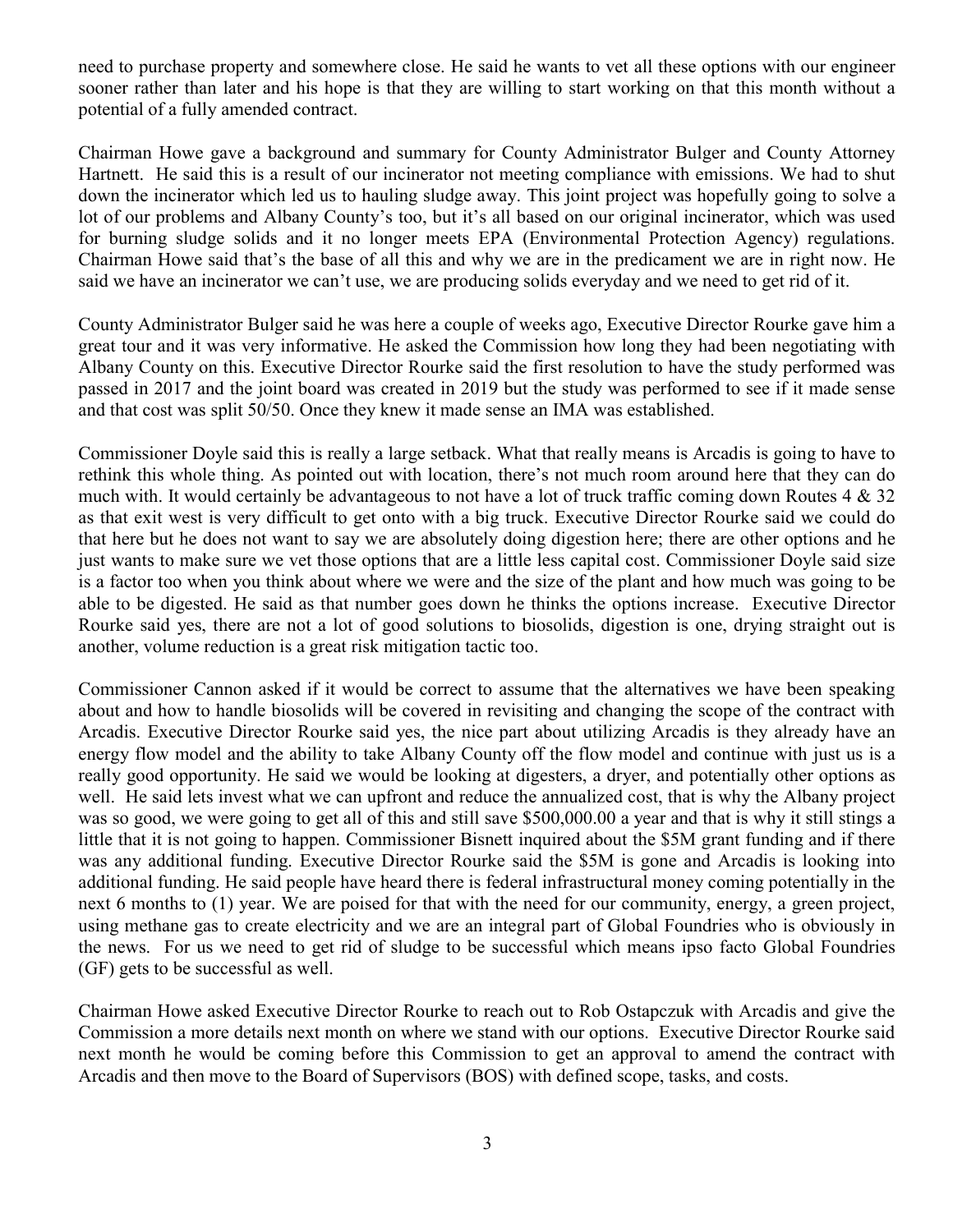Ammonia Related WWTP Upgrades – Executive Director Rourke said last month we moved a contract amendment forward to be able to meet our schedule of compliance deadlines with our consent order. Weekly meetings continue with our consultant, Barton & Loguidice, they have been going really well and we are on schedule to have our basis of design report and 30% plans completed by our April 30, 2021 deadline.

Chairman Howe inquired about the outstanding chemical costs related to ammonia and if we have come to a resolution with GF on that. Executive Director Rourke informed there is a partial resolution. To refresh everyone on that he said we spent approximately \$1.1M in magnesium hydroxide chemical costs last year. This chemical is used to supplement the alkalinity and the alkalinity is used by the microorganisms to nitrify. Executive Director Rourke said he reached out to GF and they negotiated a fee of \$150,000.00 per quarter for the first (2) quarters to pay us for a portion of that \$1.1M and they are going to renegotiate for the remaining cost that he thought they owed us. He said GF agreed to pay \$300,000.00 total for quarter (1) and quarter (2) with a negotiation needing to happen by April 30, 2021. Executive Director Rourke said if negotiations do not happen by April  $30<sup>th</sup>$  then we have the authority within our industrial pretreatment program to charge them what they have cost us. In round numbers it is about 65% to 75% of our ammonia load which would be 65% to 75% of our chemical costs which equates to \$800,000.00. Executive Director Rourke said he thought that was fair and GF agreed to that in December. Executive Director Rourke said if GF is not willing to negotiate that amount then he is going to charge them an extra \$500,000.00 as of May 1, 2021. A meeting for negotiations is scheduled to happen before April 30, 2021.

Further discussion involved industrial sampling, ammonia upgrade costs (\$37M), user costs, operation costs, capital costs, the need to move forward under the Sewer District's consent order with NYSDEC, how to recoup funds from GF, possible expansions, projected flows and verbal agreement from GF to pretreat a new FAB. Executive Director Rourke said in renegotiations for a new FAB he hopes to bring a written agreement to have GF either chip in to handle additional flows or pretreat those flows and some of the hope is also that state or federal funding will chip in as well. That would be ideal and a win for both of us, SCSD and GF.

County Administrator Bulger said he wanted to add that this is a top priority infrastructure project for the County, what you guys are dealing with here at the plant and now the Albany Biosolids situation on top of that is imperative. He informed the Commission he has already been in touch with Senator Schumer's office on this and they are very involved. If there is going to be another chip plant up there, they are pushing it. He said we have made it clear that there has got to be federal money because they are talking about this huge \$2 trillion infrastructure bill, there has to be federal support to make that happen and build that plant. County Administrator Bulger said those conversations are happening and speaking for the Board, we hear you and we are going to do all we can to support and mitigate this because it is unacceptable that it is all being dumped on the Sewer District. Chairman Howe thanked County Administrator Bulger and said we appreciate that very much.

Chairman Howe asked if there was anything else. Commissioner Lansing (via teleconference call) inquired about the ammonia limit and mentioned there were new limits and without GF would we still meet those limits. Executive Director Rourke said when we were running our activated sludge model it was found that without the additional load we would likely be able to treat typical wastewater and ammonia loads from residences up to 43 MGD at the permit limit that was specified so to answer the question, yes we would have been able to handle normal residential load, but that is not the position we are in right now. Chairman Howe thanked Commissioner Lansing.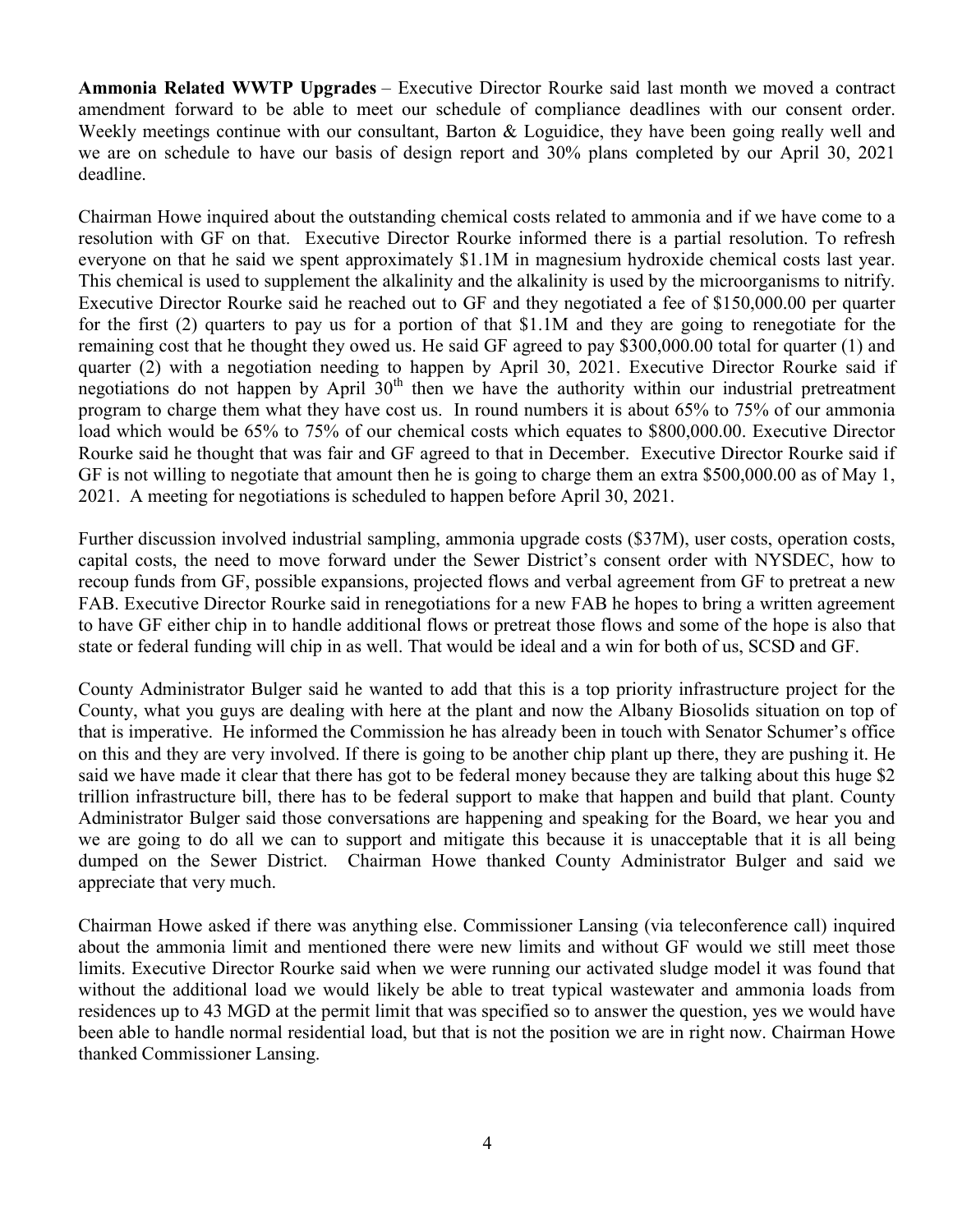## 2019 CAPITAL PROJECTS

Knox Woods (HM) and Riverside #1 (ST) Pump Station Upgrades – Executive Director Rourke informed there were some missteps in the approval of some submittals for this project that has caused a little frustration, the engineer approved a couple of submittals for the wrong voltage pumps that has set us back a bit. Due to this the contractor will need to bypass pump longer and SCSD may incur extra costs. Hopefully a majority of these costs can be covered by the cash allowance on the project. With that being said, both stations should be up and running hopefully in the next 3-4 weeks. He said the project is on the tail end with some minor missteps.

## 2020 CAPITAL PROJECTS

Environmental Benefit Project (EBP) – Executive Director Rourke reported that the solar field interconnection was happening today with permission to operate from NYSEG hopefully within 2-3 weeks to start generating power which will meet our May  $31<sup>st</sup>$  deadline within scheduled compliance. Chairman Howe complimented Executive Director Rourke and said he did a nice job handing all of that.

Storage Building/HVAC and Roof Replacement Design – Executive Director Rourke said we need a Motion to Award an AHU-5 unit that deals with the heat exchanges and air conditioning for the Admin building here at the plant. The equipment has already been purchased and this is for the installation contract. We received (2) bids \$57,353.00 and \$70,000.00. Eckert Mechanical LLC was the low bidder at \$57,353.00 and he recommended a motion to award to Eckert Mechanical. Chairman Howe entertained a motion for the award.

Commissioner Bisnett made a motion to forward a recommendation to the Board of Supervisors to authorize an agreement with Eckert Mechanical, LLC in the amount of \$57,353.00 for the installation of an air handling unit (AHU-5) on the administration building at the Sewer District's Wastewater Treatment Plant. Commissioner Doyle seconded the motion. Discussion involved the vendor and if we have used them before. Executive Director Rourke said no but they are supplying the units and installing them so in terms of scheduling this make things simpler as well as the needs for the repair. Motion passed: 6 Ayes, 3 Absent, 0 Nays.

Interceptor Relining Phase VIIB – Executive Director Rourke informed the Commission that a Motion was needed to approve the Office of the State Comptroller (OSC) Application. According to bond counsel, the BOS needs to approve the content of the application and submission of the application, which can all be done in a single resolution. He said he hopes to have approval from the OSC in 60 to 90 days and once it is approved he will then be able bring it in front of this Commission and the BOS to secure the boding for the project.

Executive Director Rourke reminded the Commission that the application is for the yearly threshold that can be charged without approval from the OSC for a capital project to each user. He said in 2020 it was \$8 per user but not sure what it is this year. This project is at \$22 so it is well above what we would need to not submit an application. Executive Director Rourke said again this is for the Interceptor Relining Project where we were phasing it. That phasing process was going to take 30 years, we were absolutely going to have a catastrophic failure of that pipe within the next 30 years so we said let's get it all done in one foul swoop and spend that \$1M dollars a year, instead of the phased approach, on debt service and just get it all done at once.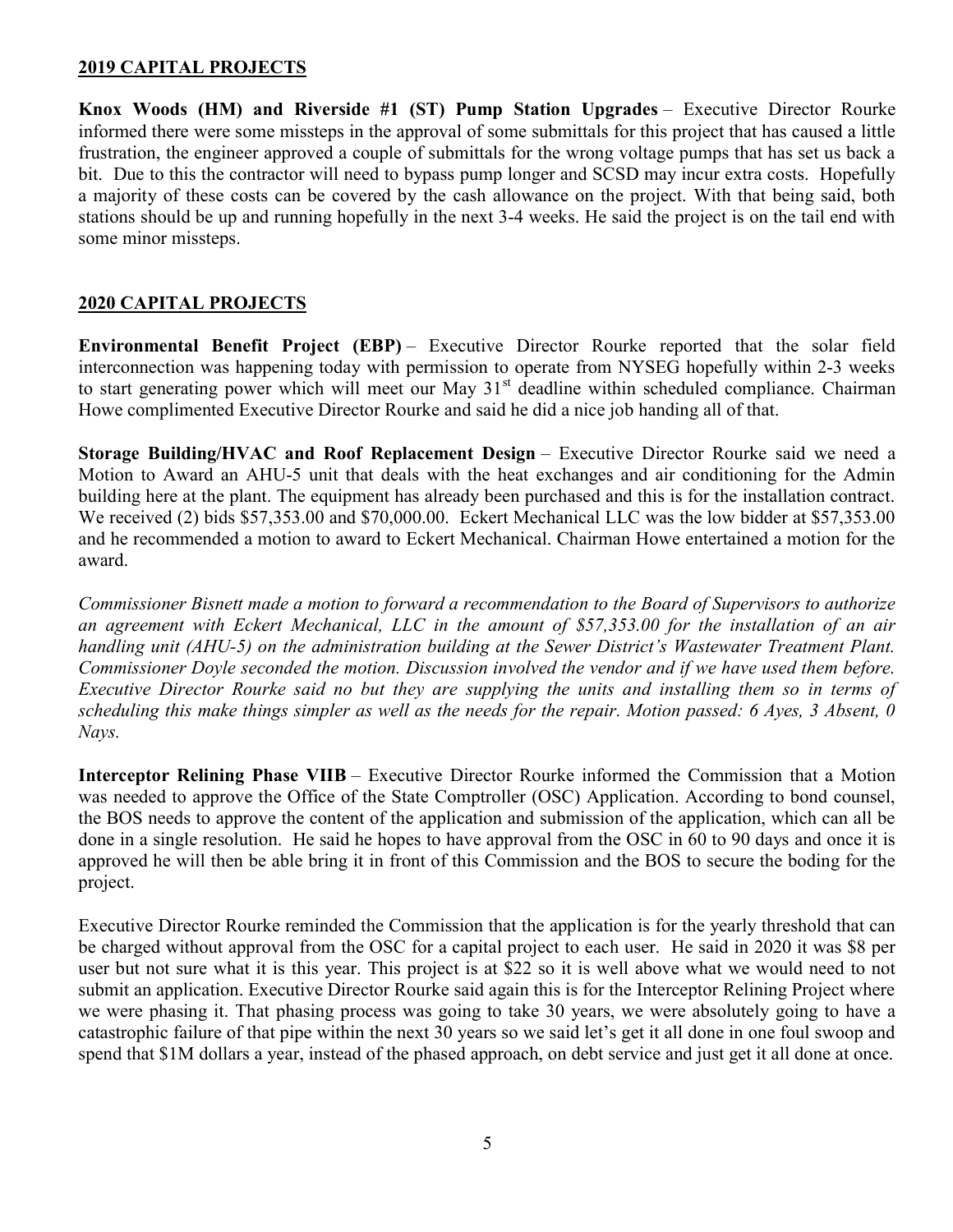Commissioner Hotaling made a motion to forward a recommendation to the Board of Supervisors to approve the application for permission of the New York State Comptroller for the proposed rehabilitation and improvement of the Saratoga County Sewer District Interceptor and Related Facilities. Commissioner Doyle seconded the motion. No discussion. Motion passed: 6 Ayes, 3 Absent, 0 Nays.

Riverside (Stillwater) I&I Reduction Design – Executive Director Rourke said this is the collection system that dumps to the pump station that we are upgrading currently. This is also probably one of the older, if not one the oldest pipes we own in the County. He said this system he believes is from the 1950's or 1960's. SCSD staff has been doing a lot of work cctving the lines on our own. The engineer has finished their manhole evaluation and will be looking at the CCTV footage and begin drafting plans for the work to be done.

Saratoga Springs Pump Station and F.M. Evaluation and Design – Executive Director Rourke reported forcemain testing is scheduled to be completed April 14, 2021 where they will get into some of the vaults we have and do some testing of the thickness of the existing precast pipe. This should give us an idea on the pipe condition and allow a plan to be formulated. If we need more test locations we will need to pot hole in the city at points of interest and do another round of pipe testing. Executive Director Rourke said this forcemain covers all of the City of Saratoga Springs as well as all of the Town of Wilton. No motion needed today, just an update and we are still moving forward with that design.

Chairman Howe said to County Administrator Bulger one thing with this business is things wear out continuously, pumps, pipes, stations and these individual pump stations we try to do a couple every year. Executive Director Rourke said this one in particular we have been planning to do since 2014. Chairman Howe said Executive Director Rourke does a great job trying to think ahead and solve problems before they actually happen but as you can see it is a continuous flow of money.

### 2021 CAPITAL PROJECTS

LED Lighting Upgrade – Executive Director Rourke said a kick off meeting was held last Thursday, April 1, 2021. Materials are currently being delivered. The contractor is hoping to start work sometime in the middle of May and finish that work 4 to 5 weeks later. He said hopefully everything is up and running and we have our new lights in her by July. The project has been consistent and really streamlined and just a reminder that will save us \$37,000.000 a year in electricity.

Secondary Clarifier Gate and MCC Replacement – Executive Director Rourke informed there was an official kick off meeting yesterday, April 7, 2021 with the engineer. He said we are hoping to get clarifier testing done the week of April 26, 2021. That will be a pretty big coordination effort with Chief Operator Hutchings, his team and the engineers that day from 6:00AM to 8:00PM stressing those clarifiers with different flows and loads to see how they operate.

CMMS & Asset Management Implementation – Executive Director Rourke said the CMMS (Computerized Maintenance Management Software) and Asset Management was talked about a couple of months ago that we were looking to hire a firm to assist us in these software applications and endeavors. He said we would need a motion to award to who we thought gave the best proposal. Executive Director Rourke said we had a joint proposal between Barton & Loguidice and Advanced Enterprise Systems Corporation dba Utility Cloud. He said Barton & Loguidice would assist us in building the asset management program, looking at our work flows, helping us to find what we have verses what we don't have in terms of asset information. B&L has done this for a lot of large clients and they have a lot of good experience. Executive Director Rourke said we would need a motion to award (2) separate contracts; (1) with B&L to do the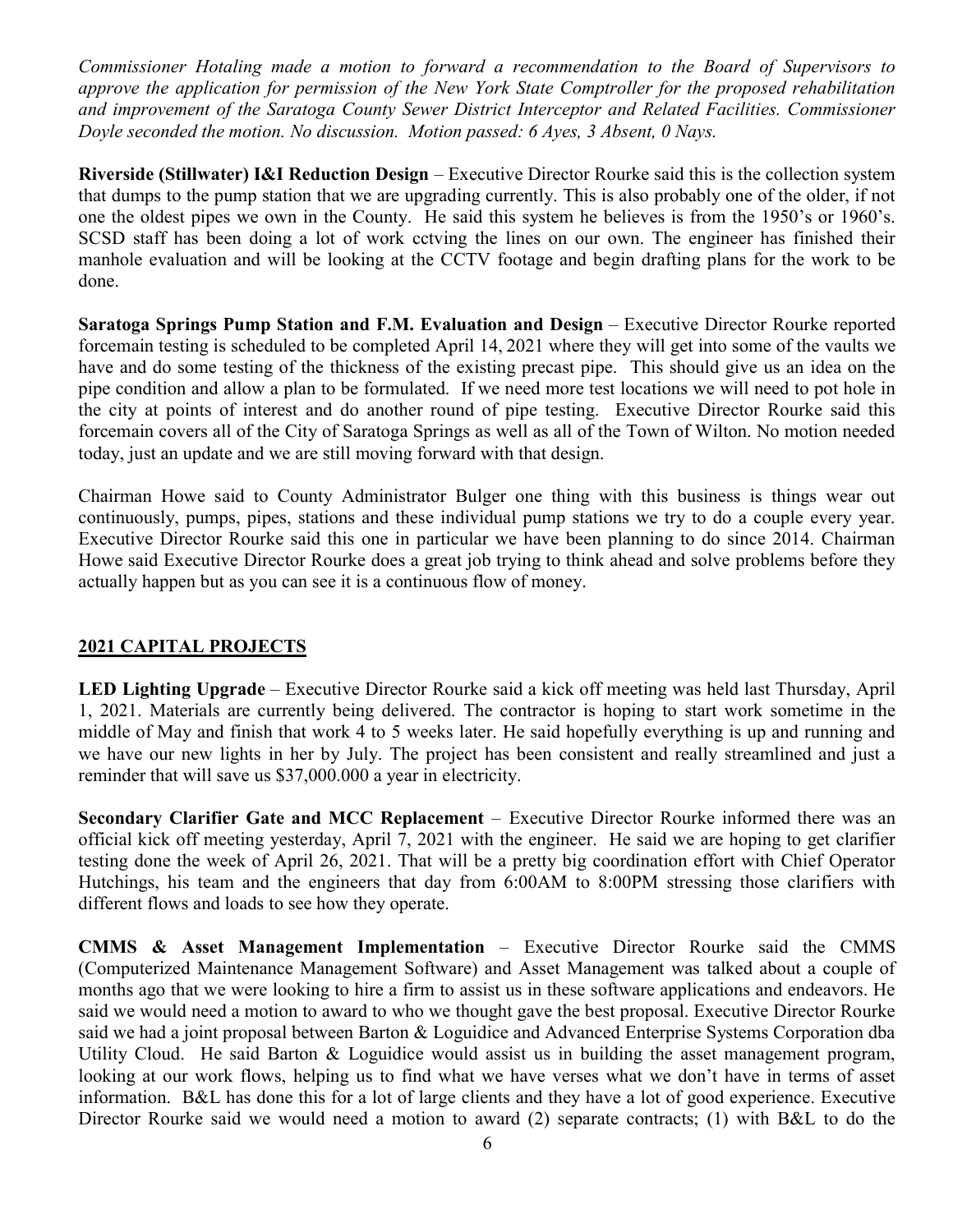implementation at a cost of\$62,934.00 and (1) for an annual licensing fee with a first year cost of \$40,000.00 for Utility Cloud with an ongoing fee after that to be negotiated. Chairman Howe entertained a motion for discussion.

Commissioner Bisnett made a motion to forward a recommendation to the Board of Supervisors to authorize agreements with Barton & Loguidice, D.P.C. and Advanced Enterprise Systems Corporation d/b/a Utility Cloud for the development, implementation and software licensing for an asset management program for the Sewer District with a total project cost not to exceed \$62,934.00 with an annual licensing fee not to exceed \$40,000.00 for a term of (1) year. Commissioner Doyle seconded the motion. Discussion involved the licensing fees past the (1) year term with a 2.5% escalator for years 2 and 3 as well as user based fees for desktops and tablets for SCSD staff that work in the field and where the asset information will be stored and having a secure data base. Motion passed: 6 Ayes, 3 Absent, 0 Nays.

Technical Determination of Local Limits – Executive Director Rourke said this is something that has come up as part of our EPA administrative order. He said he was bringing it before the Commission because he would like to issue a Request for Proposal (RFP) and have an engineer perform this work. What this work entails, as part of our industrial pretreatment program, is we have to do calculations to determine what this plant can handle for loading for a multitude of chemicals including ammonia. Executive Director Rourke said he is hoping to get this RFP out, if the board so chooses, sooner rather than later so we can not only perform it for ammonia but for everything else including biological oxygen demand (BOD), total suspended solids (TSS), and different metals. Executive Director Rourke said this is recommended to be done every 3 to 5 years at the EPA level and the last time it was attempted here was in 2014, but it never actually got fully completed, so the hope is to get an RFP out on the street and finalized by later this year. These local limits go in our Sewer Use Ordinance and are part of our local law so we would eventually have to amend the local law to include these new limits later this year. Executive Director Rourke said he is expecting the cost for this study to be approximately  $$50,000.00 - $75,000.00$ . It is an unexpected expense and something that we might need to dip into the fund balance for depending upon how the budget shakes out for the next couple of months but he was looking for the Commission support to allow him to issue this RFP.

Commissioner Hotaling made a motion to authorize the Executive Director to issue an RFP to have a study performed to develop an ammonia local limit for the Sewer District. Commissioner Hotaling seconded the motion. Discussion involved maximum allowable loading (MAL) and maximum allowable industrial loading (MAIL) for meeting our local limits and updating them with the EPA because industries chemicals may change every 3 to 5 years and it has been 7 years and time for an update to know what is coming into our facility and know if we can treat it and meet our State Pollutant Discharge Elimination System (SPDES) discharge permit with NYSDEC. Motion passed: 6 Ayes, 3 Absent, 0 Nays.

## **MISCELLANEOUS**

Infrastructure Capacity Resolution – Executive Director Rourke said this is going to be put on hold until Attorney Naughton is back from vacation. He said they have had discussions and will continue discussions and bring something forward hopefully at the next meeting.

UV System Preventative Maintenance Contract – Executive Director Rourke said this is a house keeping resolution that comes up every couple of years. We went out to bid to do preventative maintenance on our UV disinfection system which is the very end of the plant that disinfects the wastewater going out to the Hudson River. We had (1) bid from Xylem Water Solutions USA Inc. in the amount of \$19,758.00 so we need a motion to award that contract to continue that work.